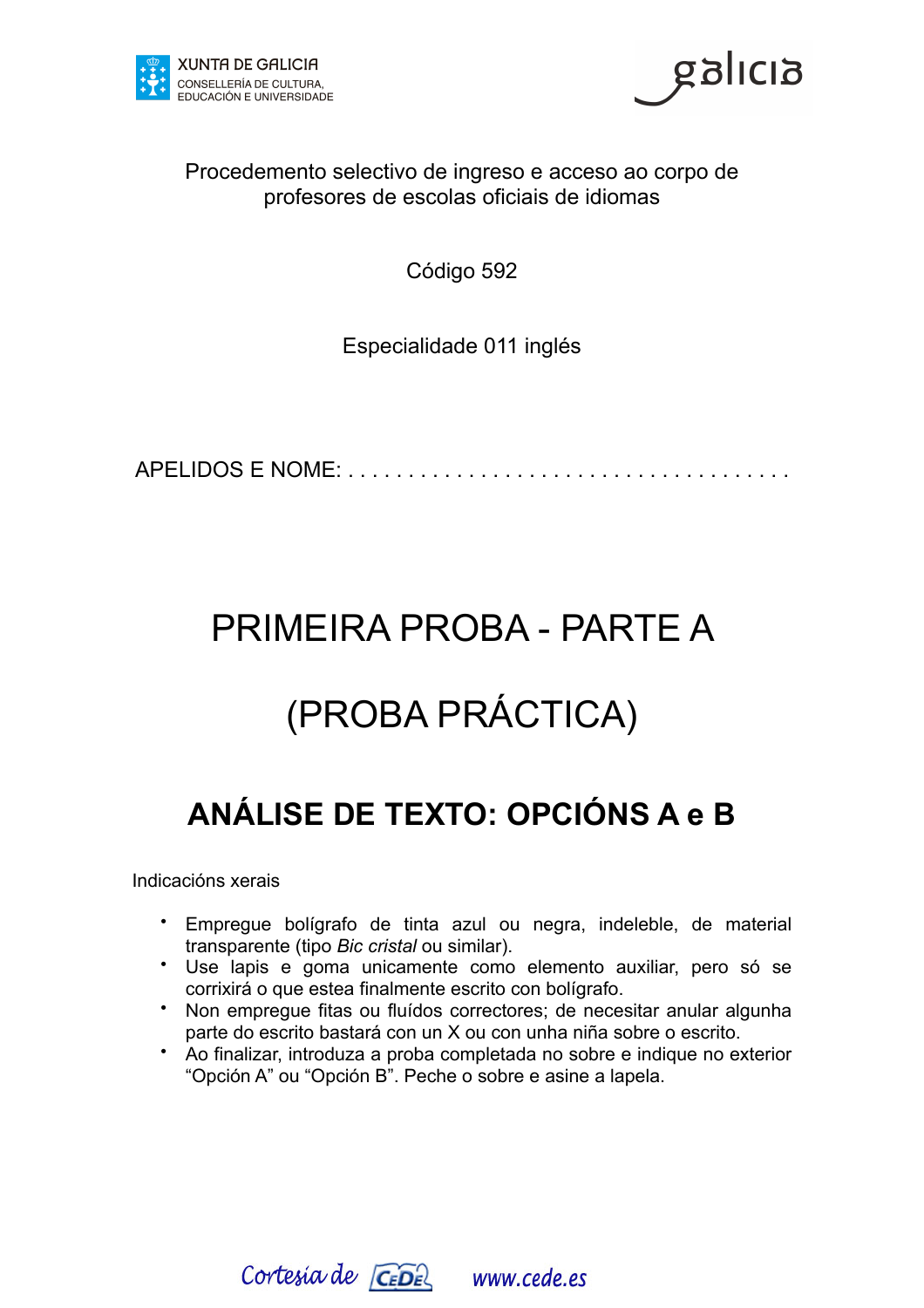



Choose text A or B.

1. Identify the type of text. Discuss its communicative functions, both primary and secondary, and stylistic resources.

2. Make a morphological, syntactic, phonological and semantic analysis of the text.

3. Explain how you would use this text in class. Describe the tasks you would use and specify which course they would be most appropriate for.

### **OPTION A**

### **Excerpt from** *A Man without a Country*

 I am from a family of artists. But my father, who was a painter and an architect, was so hurt by the Depression, when he was unable to make a living, that he thought I should have nothing to do with the arts. He warned me away from the arts because he had found them so useless as a way of producing money. He told me I could go to college only if I studied something serious, something practical.

 As an undergraduate at Cornell I was a chemistry major because my brother was a big-shot chemist. Critics feel that a person cannot be a serious artist and also have had a technical education, which I had. I know that customarily English departments in universities, without knowing what they're doing, teach dread of the engineering department, the physics department, and the chemistry department. And this fear, I think, is carried over into criticism. Most of our critics are products of English departments and are very suspicious of anyone who takes an interest in technology. So, anyway, I was a chemistry major, but I'm always winding up as a teacher in English departments, so I have brought scientific thinking to literature. There's been very little gratitude for this.

I became a so-called science fiction writer when someone decreed that I was a science fiction writer. I did not want to be classified as one, so I wondered in what way I'd offended that I would not get credit for being a serious writer. I decided that it was because I wrote about technology, and most fine American writers know nothing about technology. I think that novels that leave out technology misrepresent life as badly as Victorians misrepresented life by leaving out sex.

 I was a writer in 1968. I was a hack. I'd write anything to make money, you know. And what the hell, I'd seen this thing [the bombing of Dresden]. I'd been through it, and so I was going to write a hack book about Dresden. You know, the kind that would be made into a movie and where Dean Martin and Frank Sinatra and the others would play us. I tried to write, but I just couldn't get it right. I kept writing crap.



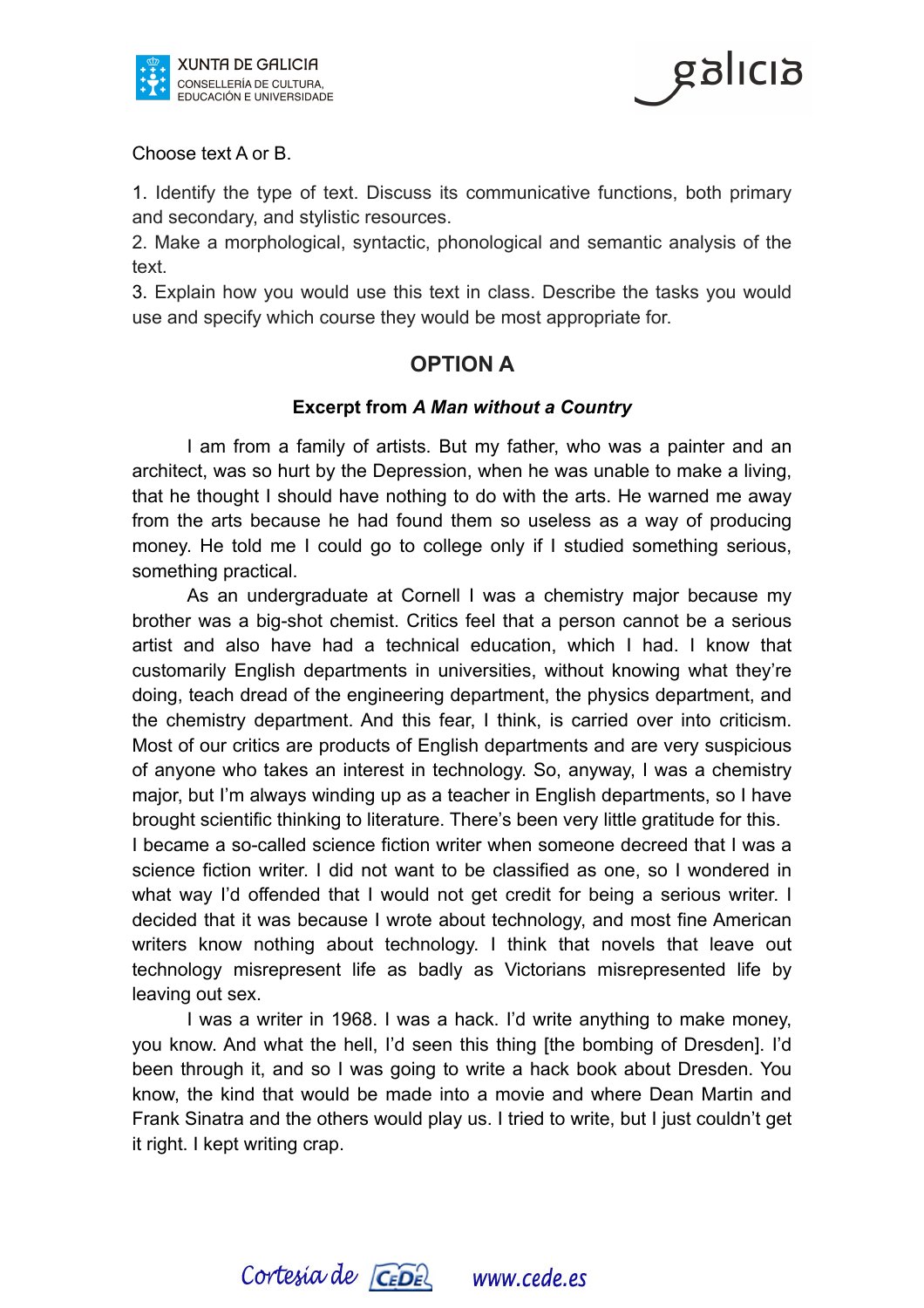



 So I went to a friend's house – Bernie O'Hare, who'd been my pal. And we were trying to remember funny stuff about our time as prisoners of war in Dresden, tough talk and all that, stuff that would make a nifty war movie. And his wife, Mary O'Hare, blew her stack. She said, 'You were nothing but babies then.' And that is true of soldiers. They are in fact babies. They are not movie stars. They are not Duke Wayne. And realizing that was the key. I was finally free to tell the truth. We were children and the subtitle of *Slaughterhouse Five*  became *The Children's Crusade*.

 Why had it taken me twenty-three years to write about what I had experienced in Dresden? We all came home with stories, and we all wanted to cash in, one way or another. And what Mary O'Hare was saying, in effect, was, 'Why don't you tell the truth for a change?'

 You know, the truth can be really powerful stuff. You're not expecting it. Of course, another reason not to talk about war is that it's unspeakable.

 If you want to really hurt your parents, the least you can do is go into the arts. I'm not kidding. The arts are not a way to make a living. They are a very human way of making life more bearable. Practicing an art, no matter how well or badly, is a way to make your soul grow, for heaven's sake. Sing in the shower. Dance to the radio. Tell stories. Write a poem to a friend, even a lousy poem. Do it as well as you possibly can. You will get an enormous reward. You will have created something.

Vonnegut, Kurt. "*A Man Without A Country*", 2005

\* \* \*

### **OPTION B**

### *Browbeating*

At the Book Bench, [Macy Halford writes today](http://www.newyorker.com/online/blogs/books/2011/02/on-middlebrow.html) about the tempest stirred up by a post yesterday in which she alludes to the "grand middlebrow tradition." At first, I, too, was bewildered, not by the derogatory nature of the term, but—on the contrary—by her apparent non-pejorative use of it. Yet, upon reflection, it seems fairly obvious that venue is one thing, intention another—or, rather, that brow level is independent of artistic quality. It's widely understood that some lowbrow work, made for widest and easiest consumption, is endowed with genius, and that some highbrow work, intended for audiences of connoisseurs or academicians, is, despite its creators' serious intentions, devoid of life. Thus "highbrow" and "lowbrow" are generally value-neutral terms.

 Yet "middlebrow" endures as a sort of insult—likely due to its median position, one that suggests both the dumbing-down of weighty intentions to reach a wide audience and the gussying-up of the crude or the plain for the sake of respectability. And there are certainly forms of art that—historically, economically, and culturally—have been restricted to cognoscenti; attempts to



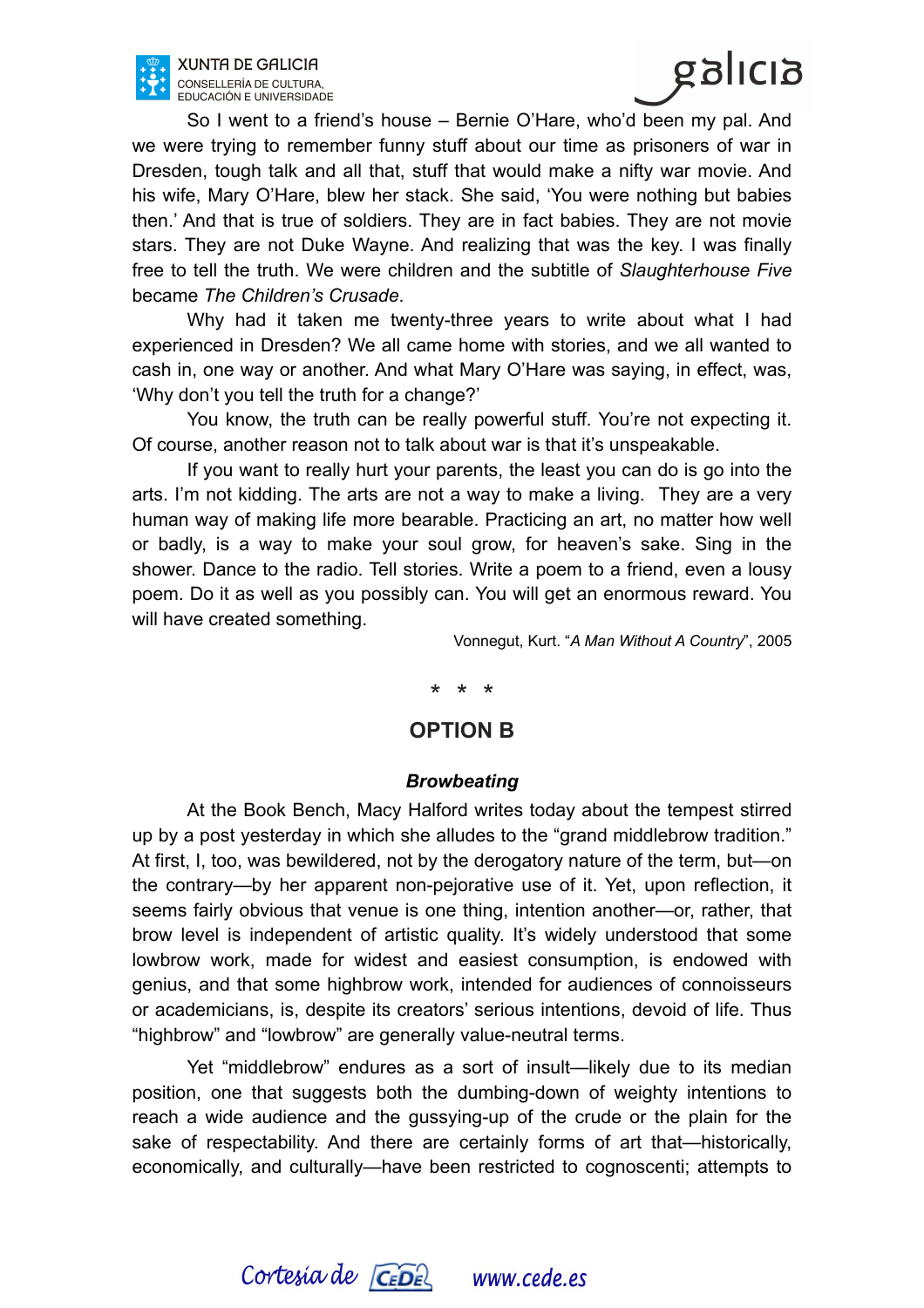



popularize them are indeed often artistic voids. On the other hand, I think that the real artistic middlebrow is ubiquitous and central—and that contempt for it is tantamount to (and as empty as) an adolescent repugnance for the "bourgeois." Many of the greatest novels are middlebrow. Dickens, Dreiser, and Cather; Fitzgerald and Hemingway; Updike and Cheever; Bellow, Mailer, Heller, Roth, and Malamud (sounds like a law firm); even Tolstoy (though not Dostoyevsky, who, I think, was pulled both low and high); certainly not Henry James or James Joyce or Beckett or Faulkner or Pynchon (except at the start). O.K., just a handful of names; but it's worth considering that in fact the main mode—and much of the best—of novelist creation is middlebrow, meant neither for the widest possible readership nor for a small coterie of cognoscenti, but for generally educated readers.

 Of course, it's interesting to consider brow-shifts—how novelists, here and elsewhere, have confronted the overt intellectualism of some of their great forebears and contemporaries as well as the adoption of modern literature by universities (and also changes in the marketplace and in reading habits). And it's apparent that any audience, at any educational level, entails expectations (including ideological ones) that artists meet or defy in ways that merit study. But I think it's time to stifle revulsion at the word "middlebrow" or else to retire the term, because, as we know now (perhaps better than at any earlier time), the work is all that matters.

 The question is of particular interest regarding movies, where these distinctions take on added significance by the fact that movies themselves were long despised by many intellectuals as irredeemably lowbrow and where, to this day, the attempt to render the medium respectable results in stultifying literary adaptations and royal romances. But in the same way that good novels remain unharmed by genteel best-sellers without necessarily inhabiting a different genre, so Sofia Coppola's "*Marie Antoinette*," Jacques Rivette's "*The Duchess of Langeais,"* and Catherine Breillat's "*The Last Mistress"* aren't different in kind from "*The King's Speech*," just better.

Brody, Richard. "*Browbeating."* The New Yorker. February 10, 2011

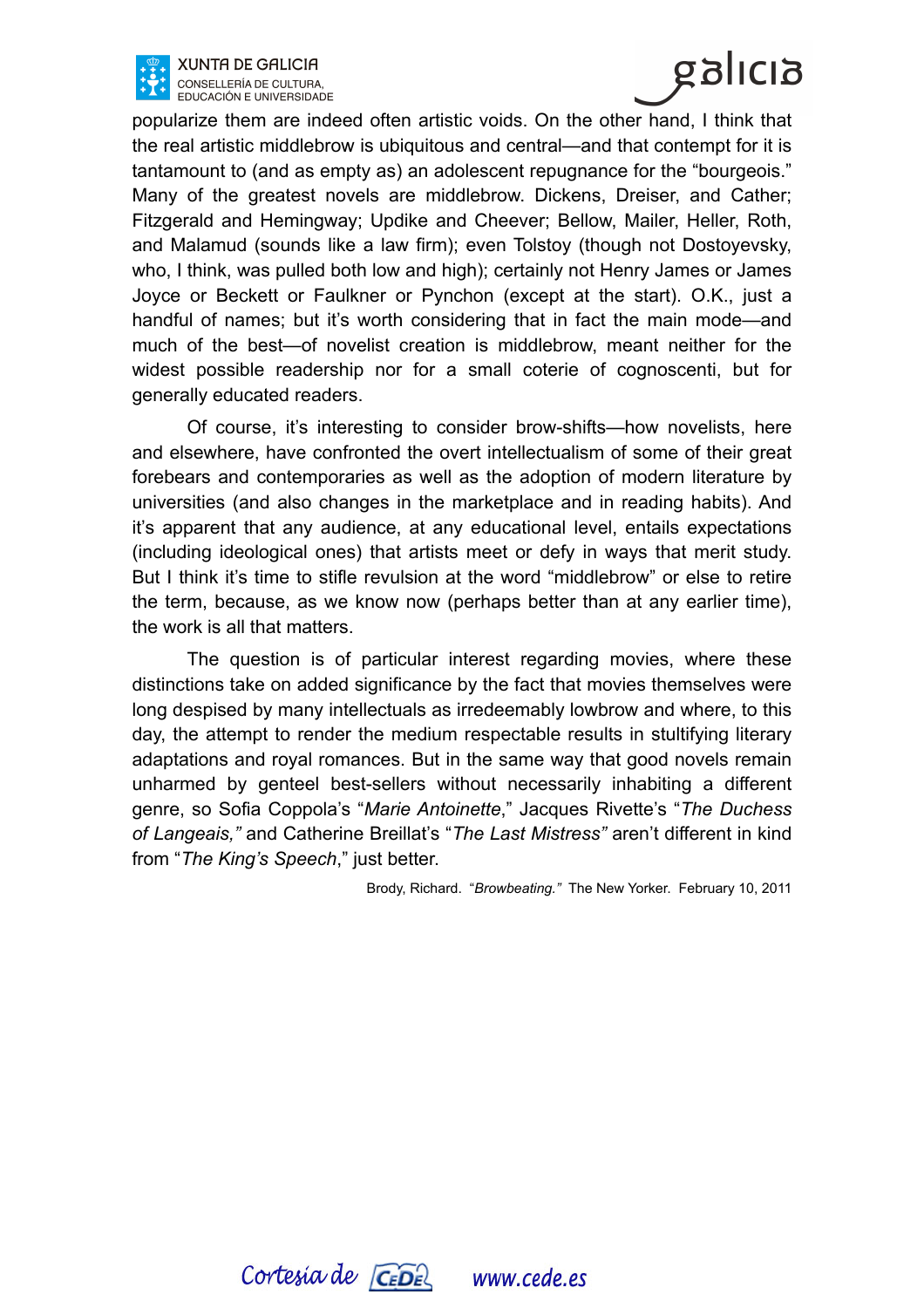



| $1 - 1 - 1$ |
|-------------|
|             |
|             |
|             |
|             |

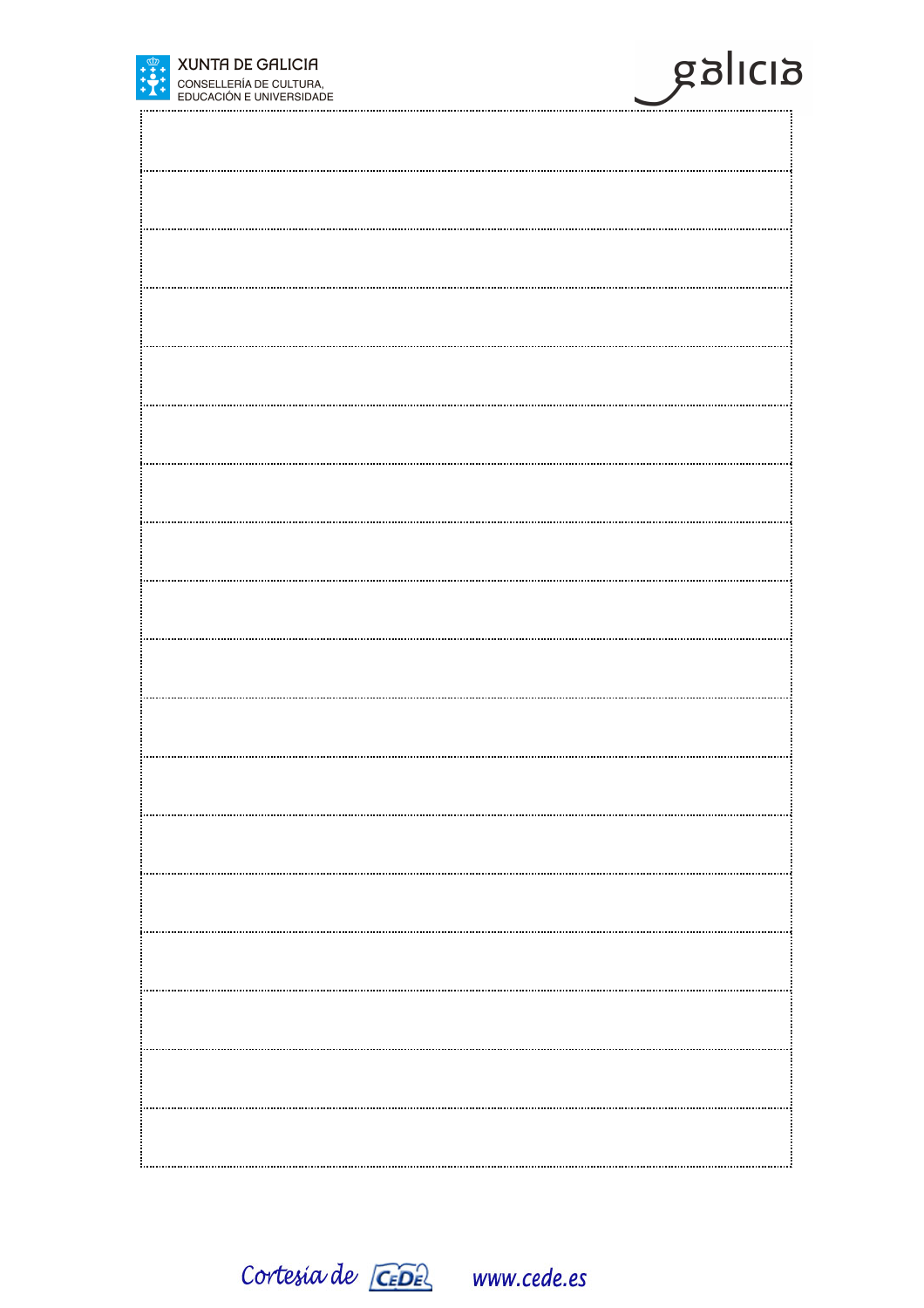



| $1 - 1 - 1$ |
|-------------|
|             |
|             |
|             |
|             |

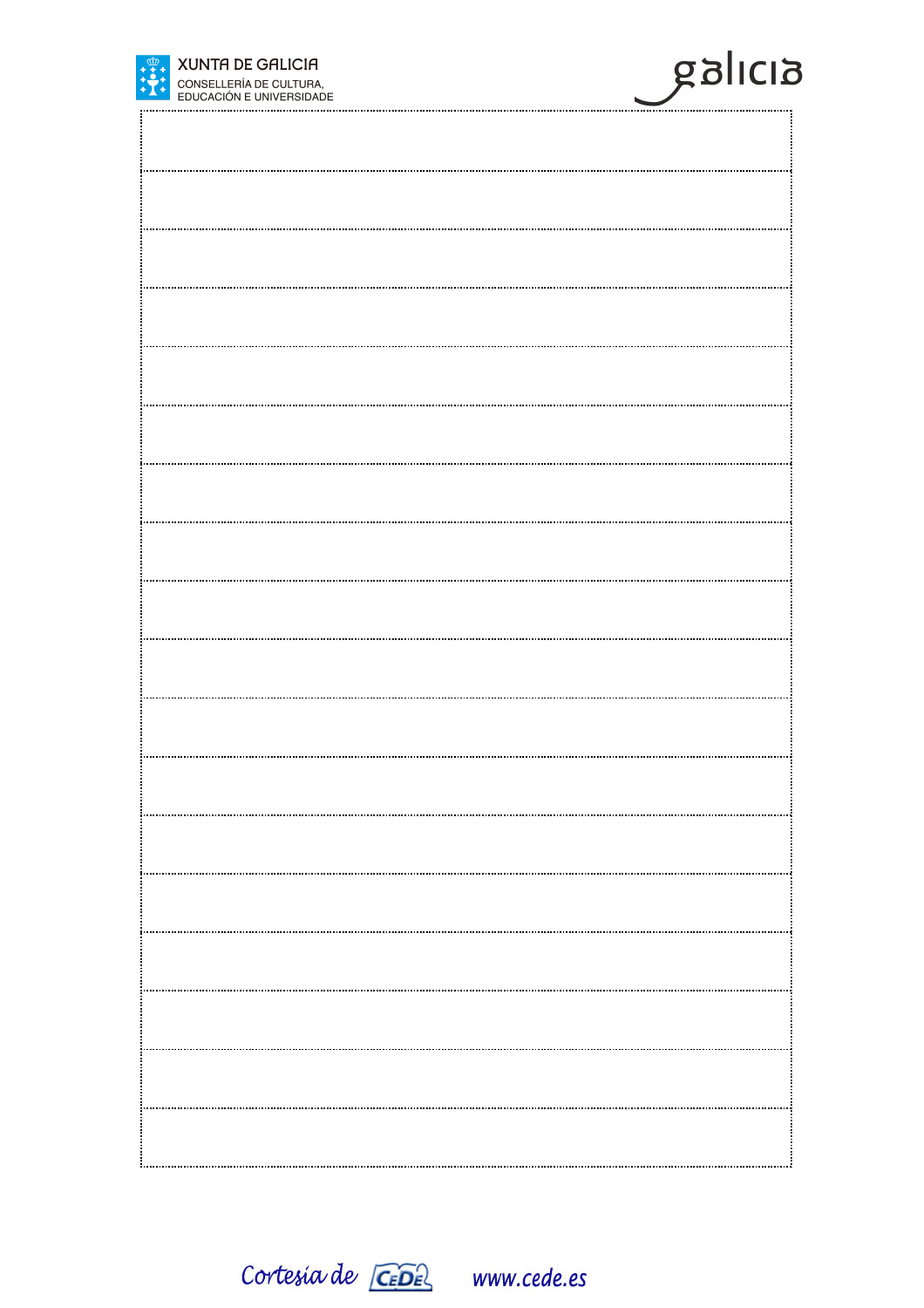### **LISTENING COMPREHENSION 1**

You are going to listen to an audio documentary about the Bauhaus movement including interview extracts with various guests such as Professor Goad and Walter Gropius himself, among others. As you listen do the two tasks:

**TASK 1**

Read the notes below and listen carefully to the recording. Fill in the gaps with the exact words you hear. Then, in BLOCK CAPITALS, complete the missing information with **a maximum of FOUR WORDS.** Use the **exact words** which appear in the recording.

| The Bauhaus movement was architect Walter Gropius's 1                                                                                                    |               |
|----------------------------------------------------------------------------------------------------------------------------------------------------------|---------------|
| Scott Wales sets out to discover why the Bauhaus remains a $2^2$<br>of Modernism.                                                                        |               |
| The Bauhaus was a laboratory investigating the various ways to $3$<br>among disciplines.                                                                 |               |
| It was a future-targeted movement, while at the same time not being a/an 4<br>of the past.                                                               |               |
| At the Bauhaus, future architects should know something of <sup>5</sup><br>as an instrument to achieve a final result.                                   |               |
| According to Gropius, architects would only fully understand the products by marrying the<br>technicalities to the <sup>6</sup><br>of the human being.   |               |
| The teachers were carefully chosen and 7<br>Europe.                                                                                                      | from all over |
| The narrator is struck by the $88$<br>of the Dessau<br>Campus.                                                                                           |               |
| The $9$<br>of the school is symbolized by simple geometric forms.                                                                                        |               |
| Hiring painters such as Kandinsky and Klee might <sup>10</sup><br>with the teaching of architecture and design, but it helped Gropius' ultimate purpose. |               |
| Gropius thought painters of the modern time would be able to bring in a new $11$                                                                         |               |
| The campus architecture in Dessau signaled the <sup>12</sup>                                                                                             |               |
| The members were able to resume their careers within their own <sup>13</sup>                                                                             |               |
| Prof Goad's retrospective focuses on Bauhauslers who were <sup>14</sup><br>in the UK and took refuge in Australia.                                       |               |
| Goad thinks the movement has been <sup>15</sup><br>and somehow<br>misinterpreted.                                                                        |               |

| In the frontal areas, there is a little bit of $2$ ______________ between the folds.                             |
|------------------------------------------------------------------------------------------------------------------|
| The Medical Science's Learning Center is considered 3 [19] The Medical Science's Learning Center is considered 3 |
| People often wonder about the location of your personality, mind and <sup>4</sup><br><u>.</u> .                  |
|                                                                                                                  |
|                                                                                                                  |
|                                                                                                                  |
| The older you get, the less ability you have to make new brain cells according to                                |
|                                                                                                                  |
|                                                                                                                  |
|                                                                                                                  |
| Instead of the pleasure of being 70, CK Stead now feels the slight <sup>11</sup>                                 |
|                                                                                                                  |
| The intellectual challenge of a writer's life provides stimulation <sup>13</sup>                                 |
| 14<br>Einstein and Stead's intellectual careers, born of long habit and constant practice, were<br>in early age. |





### **LISTENING COMPREHENSION 2**

How do our brains change as we get older? You are going to listen to a radio podcast where Noelle McCarthy explores this issue with the help of neuroscientist Dr Richard Faull and NZ Poet Laureate CK Stead. As you listen do the two tasks:

### **TASK 1**

Read the notes below and listen carefully to the recording. Fill in the gaps with the exact words you hear. Then, in BLOCK CAPITALS, complete the missing information with **a maximum of FOUR WORDS.** Use the **exact words** which appear in the recording.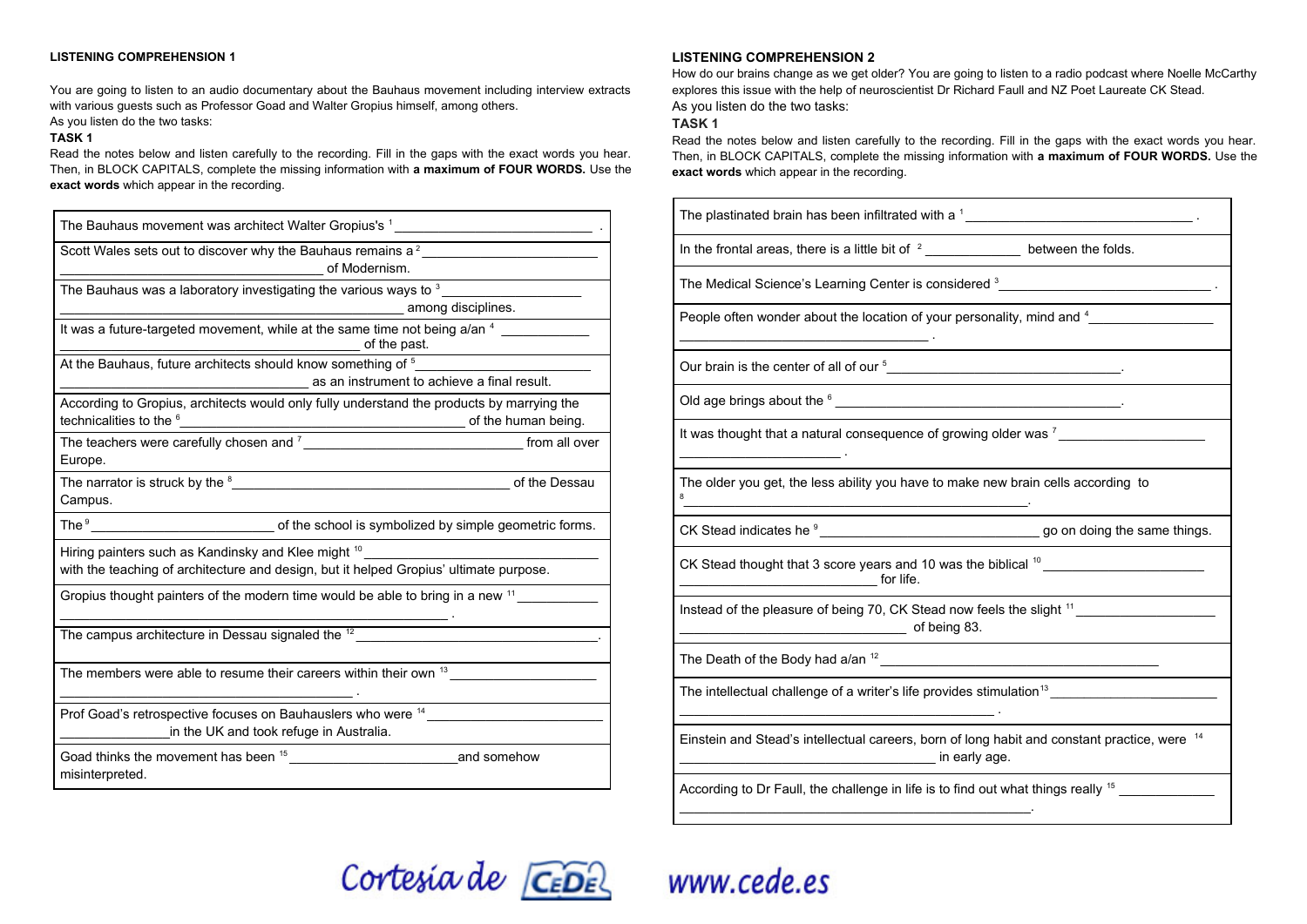TASK 2. WRITE A SUMMARY OF THE RECORDING IN 200 WORDS. **Procedemento selectivo de ingreso e acceso ao corpo de** profesores de escolas oficiais de idiomas Código 592

Especialidade 011 inglés

APELIDOS E NOME: . . . . . . . . . . . . . . . . . . . . . . . . . . . . . . . . . . . . .

# PRIMEIRA PROBA - PARTE A (PROBA PRÁCTICA) **AUDICIÓN**

### Indicacións xerais

- Empregue bolígrafo de tinta azul ou negra, indeleble, de material transparente (tipo *bic cristal* ou similar).
- Use lapis e goma unicamente como elemento auxiliar, pero só se corrixirá o que estea finalmente escrito con bolígrafo.
- Non empregue fitas ou fluídos correctores; de necesitar anular algunha parte do escrito bastará con un X ou con unha liña sobre o escrito.

### **ESTRUTURA DA PROBA**

**(5')**

Audición Proba A

**(30'')**

Audición Proba B

**(2')**

Audición Proba A

**(30'')**

Audición Proba B

**(15')**

Entrega da proba

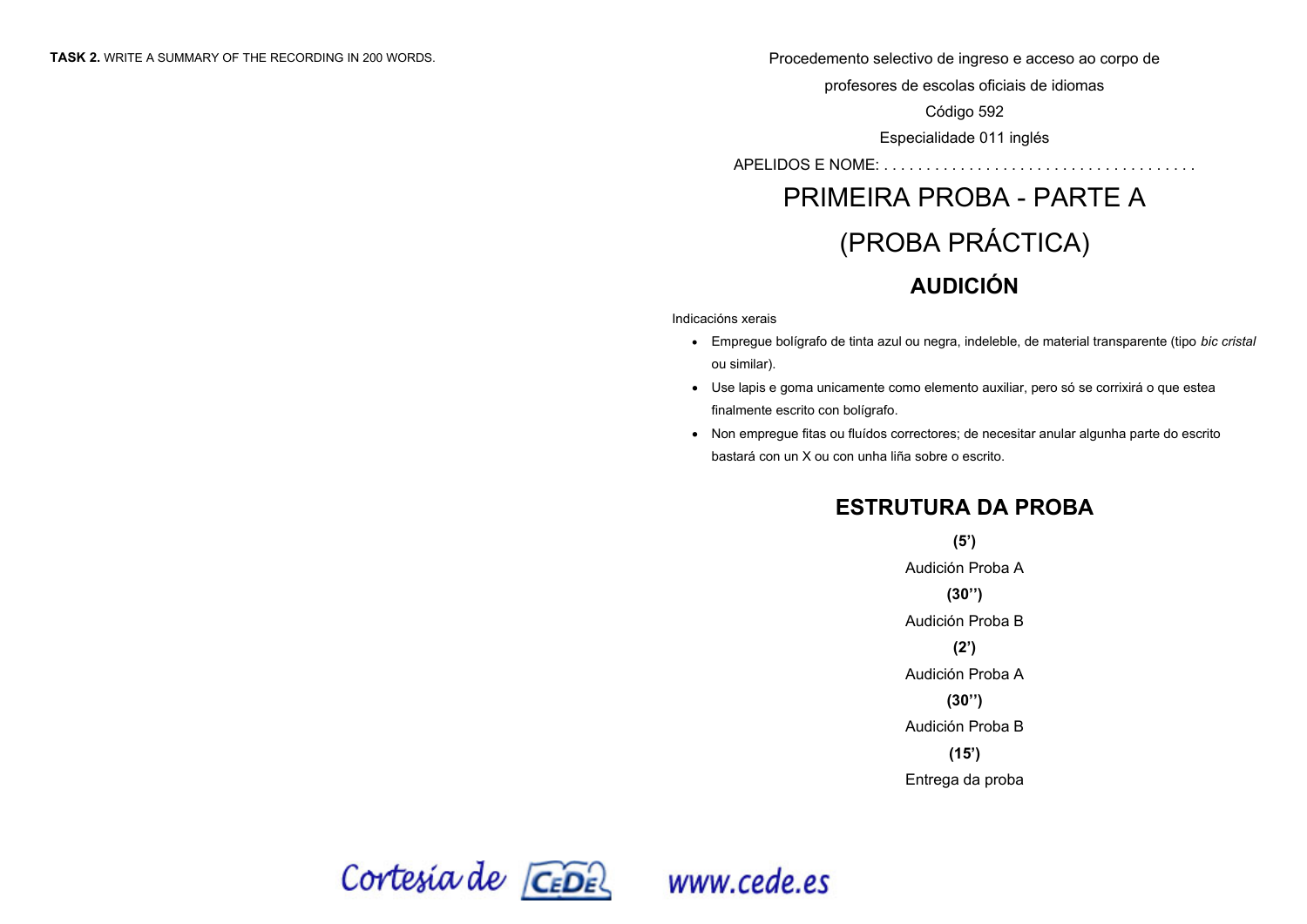



### Procedemento selectivo de ingreso e acceso ao corpo de profesores de escolas oficiais de idiomas

Código 592

Especialidade 011 inglés

APELIDOS E NOME: . . . . . . . . . . . . . . . . . . . . . . . . . . . . . . . . . . . . .

# PRIMEIRA PROBA - PARTE A

# (PROBA PRÁCTICA)

## **TRADUCIÓN: OPCIÓNS A e B**

Indicacións xerais

- Empregue bolígrafo de tinta azul ou negra, indeleble, de material transparente (tipo *Bic cristal* ou similar).
- Use lapis e goma unicamente como elemento auxiliar, pero só se corrixirá o que estea finalmente escrito con bolígrafo.
- Non empregue fitas ou fluídos correctores; de necesitar anular algunha parte do escrito bastará con un X ou con unha liña sobre o escrito.
- Ao finalizar, introduza a proba completada no sobre e indique no exterior "Opción A" ou "Opción B". Peche o sobre e asine a lapela.



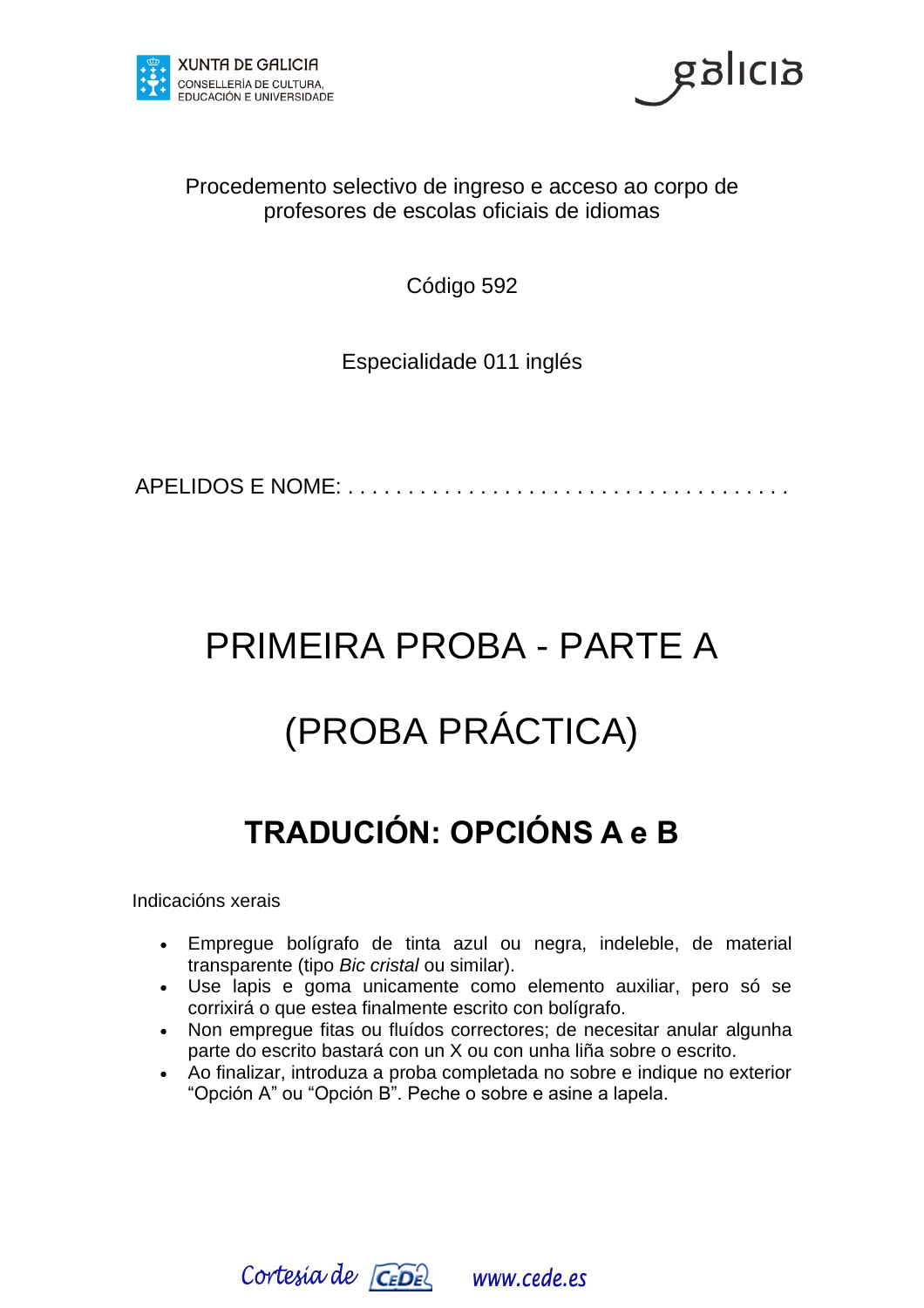



### **3. TRANSLATE INTO ENGLISH**

Choose a text (Option A or Option B) and then, translate it into English.

### **OPTION A**

### *Ébora***, Xosé Carlos Caneiro (Galician original version)**

Pechou os ollos con forza, querendo que eles tragasen, como bocas, as bágoas que pelexaban por saír á superficie. Insistiu. Outra vez. Outra máis. Conseguiuno. As bágoas eran ríos de lama que por veces visitaban o seu rostro con teimosía, visitaban a súa alma, pensaba el, único lugar onde podían acudir os prantos e chorares pérfidos que rillan por veces o seu corazón mancado. Por iso anotara algunha vez no caderno: "As lágrimas só poden percorrer a alma, polo tanto, alma e pel son a mesma cousa, unha e outra van unidas, indisolubles. As grandes e perpetuas emocións do ser humano, as emocións que nos constrúen e destrúen, son parte da alma e parte da pel."

Despois do pensamento escribía esas emocións que el consideraba fundamentais para o ser humano, as emocións que o constrúen e destrúen, as emocións salvadoras. E logo de escribilas, pensaba na primeira e primaria e primixenia, o amor. O amor, tan olvidado, gardábao intacto gracias a Margarita Vega, única muller que durante tantos e tantos anos de desgraciado matrimonio foi quen de manter acesa, fervente, a labarada da paixón no seu interior náufrago. Era preciso exercitarse na tarefa do amor a diario, non esquecelo, regresar a el con pertinaz contumacia.

\* \* \*

### **(Spanish translation)**

Cerró los ojos con fuerza, queriendo que ellos tragasen, como bocas, las lágrimas que peleaban por salir a la superficie. Insistió. Otra vez. Otra más. Lo consiguió. Las lágrimas eran ríos de barro que a veces visitaban su rostro con obstinación, visitaban su alma, pensaba él, único lugar al que podían acudir los lamentos y llorares pérfidos que roen a veces su corazón herido. Por eso había anotado alguna vez en su cuaderno: «Las lágrimas solo pueden recorrer el alma, por tanto, alma y piel son la misma cosa, una y otra van unidas, indisolubles. Las grandes y perpetuas emociones del ser humano, las emociones que nos construyen y destruyen, son parte del alma y de la piel.»

Después del pensamiento escribía esas emociones que él consideraba fundamentales para el ser humano, las emociones que lo construyen y destruyen, las emociones salvadoras. Y, después de escribirlas, pensaba en la primera y primaria y primigenia, el amor. El amor, tan olvidado, lo guardaba intacto gracias a Margarita Vega, única mujer que durante tantos y tantos años de desgraciado matrimonio fue capaz de mantener encendida, hirviente, la llamarada de la pasión en su interior náufrago. Era preciso ejercitarse en la tarea del amor a diario, no olvidarlo, regresar a él con pertinaz contumacia.



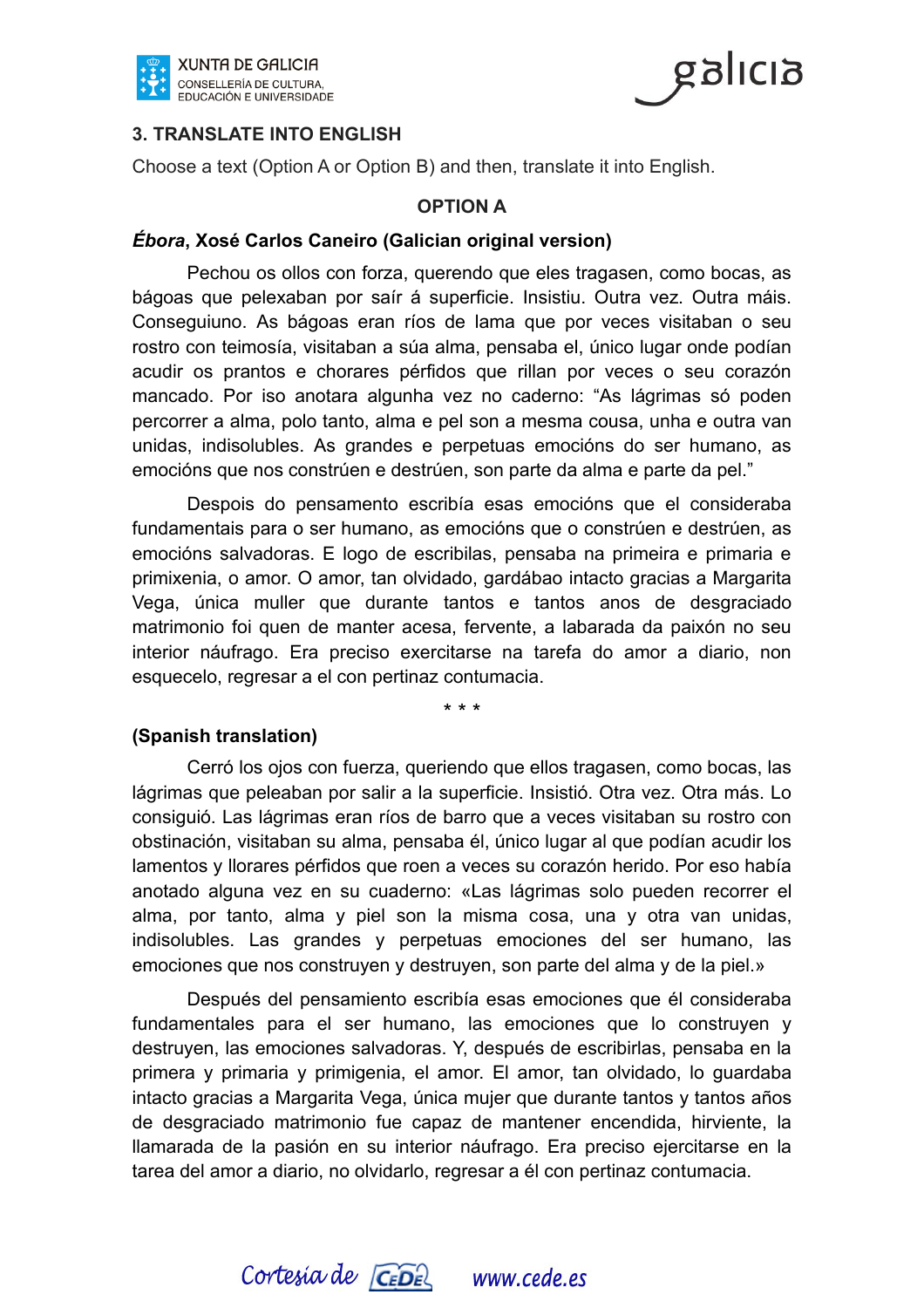



### **OPTION B**

### *Patria***, Fernando Aramburu (Spanish original version)**

Golpeó la atención de Miren el destello de una llanta. Le bastó una reducida concentración de luz matinal en la bicicleta de Joxian para evocar el lejano episodio. ¿El escenario? Aquella misma cocina. La memoria le trajo lo primero de todo el temblor de sus manos mientras preparaba la cena. Sólo de recordarlo le vino un amago del sofoco que por aquel entonces ella atribuyó al calor y al humo que subían de la sartén. Ni con la ventana abierta lograba una toma de aire satisfactoria.

Las nueve y media, las diez, y por fin lo sintió llegar. El inconfundible ruido de las pisadas en la escalera del edificio. Qué manía de subir corriendo. Se va a enterar.

Entró, grande, diecinueve años, la melena hasta los hombros y el maldito pendiente. Joxe Mari, niño, sano, robusto, comilón, había crecido hasta convertirse en un mozo alto y ancho. Sacaba dos palmos de altura a todos los miembros de la familia menos al pequeño, que también venía alto, aunque era de otra naturaleza, no sé, Gorka era delgado, frágil; según Joxian, con más cerebro.

Cejas enfadadas, no lo dejó acercarse a darle un beso.

 $\rightarrow$ *i*. De dónde vienes?

Como si no lo supiese.

\* \* \*

#### **(Galician translation)**

Bateu na atención de Miren o escintileo dunha pina. Bastoulle unha reducida concentración da luz matinal na bicicleta de Joxian para evocar o distante episodio. O escenario? Aquela mesma cociña. A memoria tróuxolle o primeiro de todo o tremor das súas mans mentres preparaba a cea. Só con recordalo veulle o asomo do acoro que por aquel entón atribuíra á calor e ao fume que subían da tixola. Nin coa ventá aberta lograba unha toma de aire satisfactoria.

As nove e media, as dez, e, á fin, sentiuno chegar. O inconfundible ruído das pisaduras na escaleira do edificio. Que teima de subir a correr. Vaime oír.

Entrou, grande, dezanove anos, a melena até os ombreiros e o maldito pendente. Joxe Mari, neno, san, varudo, lambón, crecera até se converter nun mozo alto e largo. Sacáballes dous palmos de altura a todos os membros da familia agás ao pequecho, que tamén viña alto, aínda que era doutra natureza, non sei, Gorka era magro, fráxil; segundo Joxian, con máis cerebro.

Cellas enfadadas, non o deixou achegarse para lle dar un bico.

—De onde vés?

Como se non o soubese.